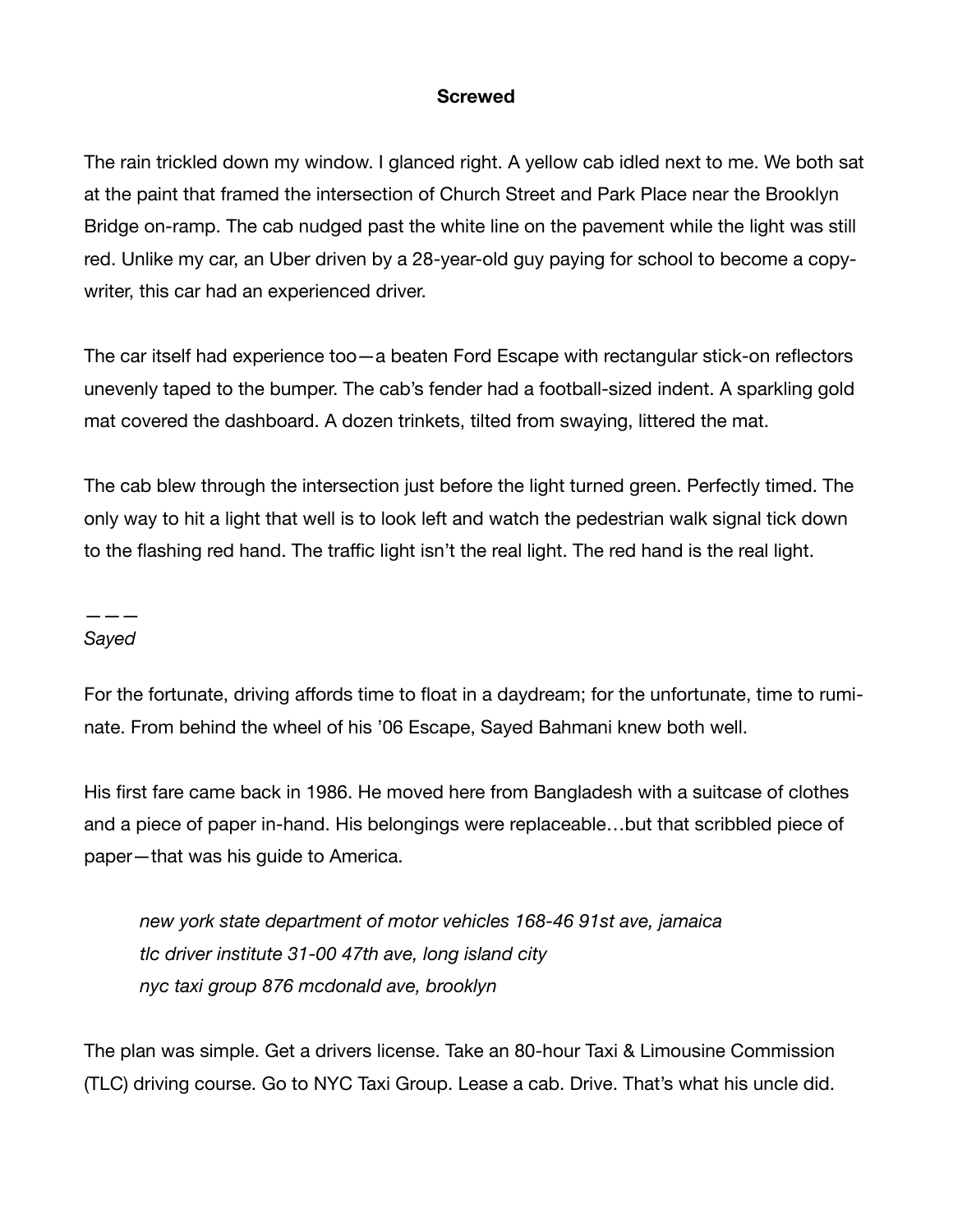He rented a modest apartment in Jamaica, Queens and drove until the city felt small. He drove through it all. Three decades of regularly scheduled gridlock, thousands of gas fill-ups, and millions of miles in fares. He pushed toward his final stop with laser focus on his endgame; a single destination that kept him going six days a week.

## ——— *The Industry*

There are two main participants in the taxi industry: the lessee and the lessor. The cab driver is the lessee and leases the cab from the medallion owner, the lessor.

Medallions controlled the taxi industry for nearly a century. They gave yellow cabs, or "King Cab," the right to pick up street hails in Manhattan's lucrative Exclusionary Zone. Below 96th Street on the East Side and 110th Street on the West Side are where these historically endowed cabbies made a living. The metallic pentagons, written under seal of the TLC, are located on the hood of the cab, giving the vehicle exclusive legal right to pick up street hails in this strictly protected zone.

Big fines are issued to those that undermine the Exclusionary Zone. If the TLC Police catch you pick up a passenger without a medallion, prepare to pay \$2,000. These inspectors mostly operate undercover, baiting drivers with illegal street pickups. They did so 2,825 times last year. Get caught a few times and you'll start paying five-figure fines.

There are roughly 13,000 medallions in New York. The City has been selling them at auction to the public each year since the system was created in 1937. The government-set cap on the number in circulation has kept taxi rates stable for passengers and medallion values appreciating for owners. Since its inception, the medallion was seen as a city-backed gold standard—a sure bet during volatile times. With legal backing, King Cab ruled for generations.

*The Pursuit* 

———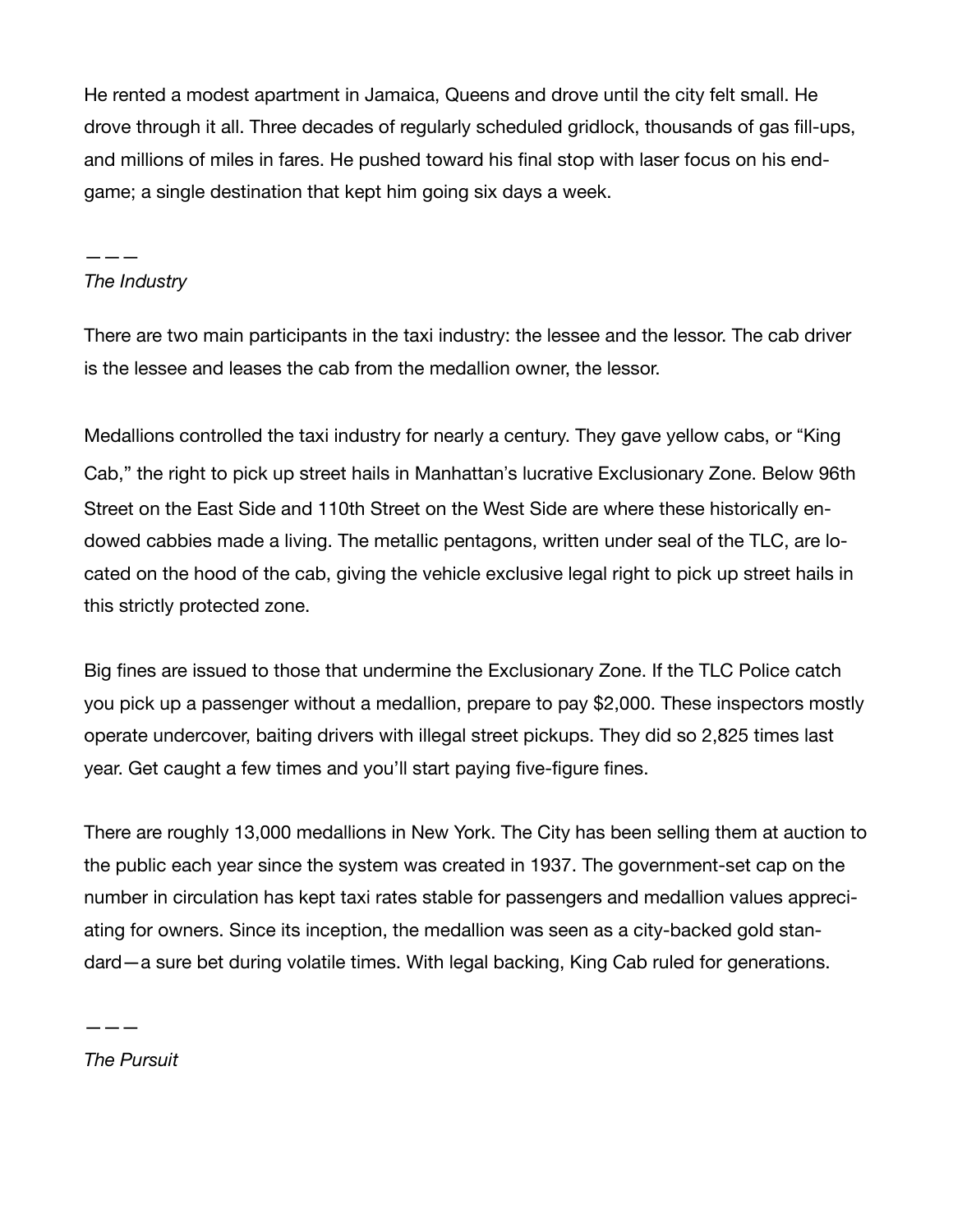Go sit behind the wheel in New York City for an afternoon. It's not for the thin-skinned. Yet 13,000 taxi drivers do it every day. And they do it while remaining painfully aware that most of their hard-earned money goes straight to the medallion owner.

Ownership is the dream; a coming-of-age for a cab driver. It takes decades to finally purchase a licensed taxi and lease it out to others at a premium. (Usually about \$200 per day.) Now someone else can sit in traffic behind the wheel of *their* cab.

Purchasing a medallion is comparable to an employee purchasing a stock option. But rather than investing in the future prosperity of a company, they're investing in King Cab. Throughout the 20th century, drivers lived a decent, middle-class existence buying in medallions. Families bought homes in the suburbs, sent kids to school, and financed retirements on its income and appreciation. The adage that "the biggest purchase you'll ever make is your home" holds true for most Americans. Medallion owners are the exception.

#### ——— *Sayed*

Sayed stared at the blurry trail of taillights creeping forward in unison across the Brooklyn Bridge. A rainy rush hour can bring traffic to a complete standstill. You may as well put the car in park because your foot becomes sore from pressing the break. Sayed pushed the car into park and rest his head on the window, hypnotized by his windshield-wipers.

He could see his uncle, 30 years ahead of him, selling his medallion for \$1,250,000 after a half-century of driving in massive debt. Sayed channeled his uncle's joy—the joy that can only be felt from multi-decade debt that's finally been lifted. He retired at 72. Job done.

A chord of honks jolted Sayed. He shifted back into drive and sped down the bridge. Traffic bunched up again. Shift into park.

His eyes closed and saw the contract. The one he drove for decades to sign. That paper now defined him.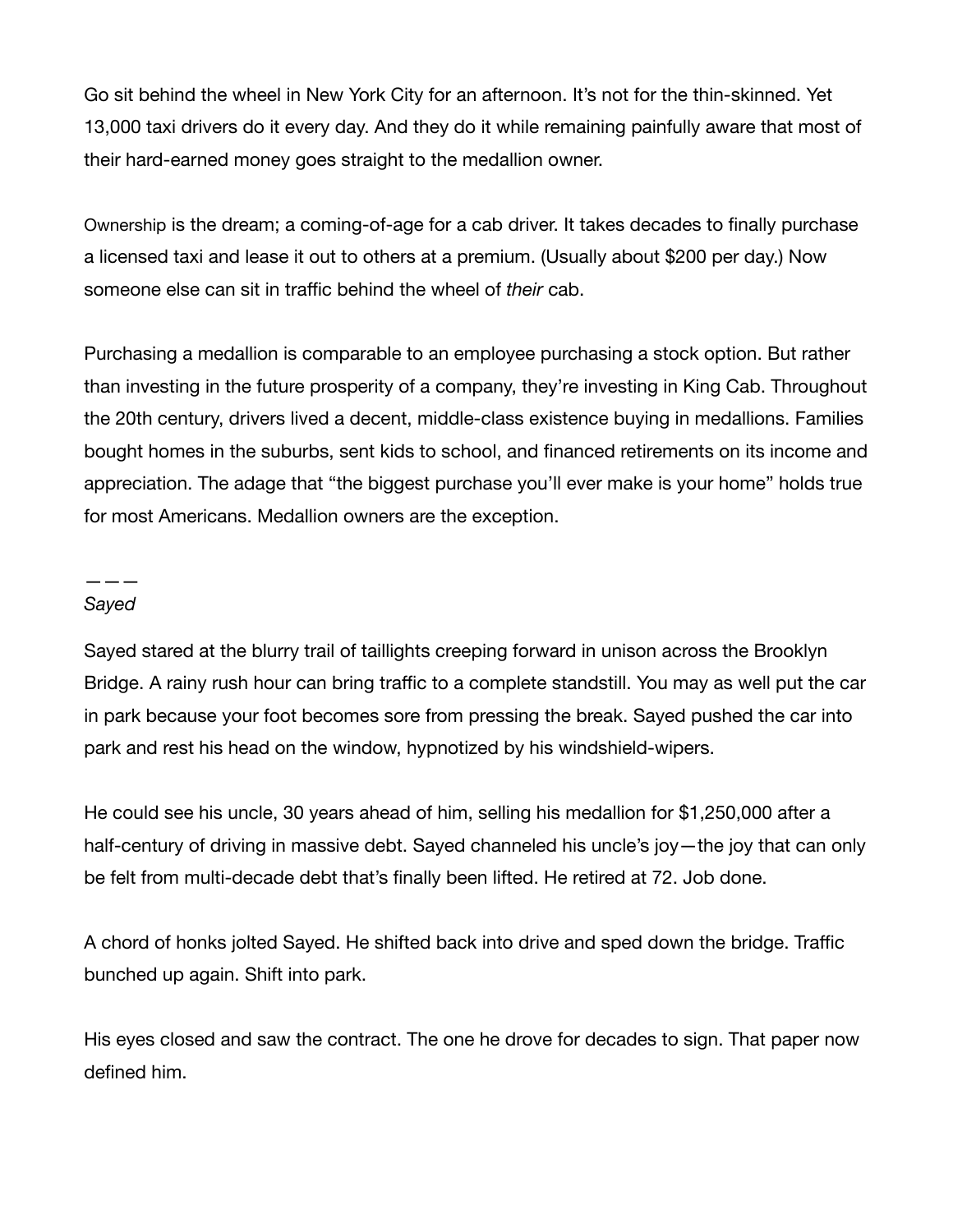It was five years ago and the memory continues to make him sigh. He recalled his naive sense of accomplishment from buying Medallion 6K58 back in the fall of 2012. He could see the wrinkles in medallion broker's face, smiling with encouragement. Average prices that year were \$1,300,000. The broker assured him that this medallion was a steal. It only cost \$680,000.

Sayed opened his eyes. He grunted and banged his head against the cab window.

——— *Me* 

I started driving for Uber in 2018. I waited in TLC offices wrapped in queues of drivers renewing licenses. I leaned on the hood of my car with other drivers at LaGuardia eating Halal food, waiting for rides. We swapped stories; our longest ride, our craziest passenger, our biggest celebrity. I began to know the faces behind the engines.

It became clear that operating a yellow cab is just a game. They're all pulling a slot machine, hoping for that waving suit with a briefcase to go out to the suburbs. What people misunderstand about cabbies is that driving like a maniac isn't a preference—it's a necessity. If you can't catch enough fares or sit in too much traffic, you'll not only go home profitless—you'll end up owing the medallion owner money, too. Each foot of the road and second at the light is accounted for. Wall Streeters chant the *time-is-money* mantra, but cab drivers live it with every acceleration and lane change. It's the rawest legal hustle around.

Driving Uber requires less commitment and hustle. It's the perfect part-time job for a student like myself. When I finish class, I turn on the app and begin to drive. I don't have to think about leasing a cab or finding a fare. There's a steady flow of passengers and Uber determines the rate.

The Demise

———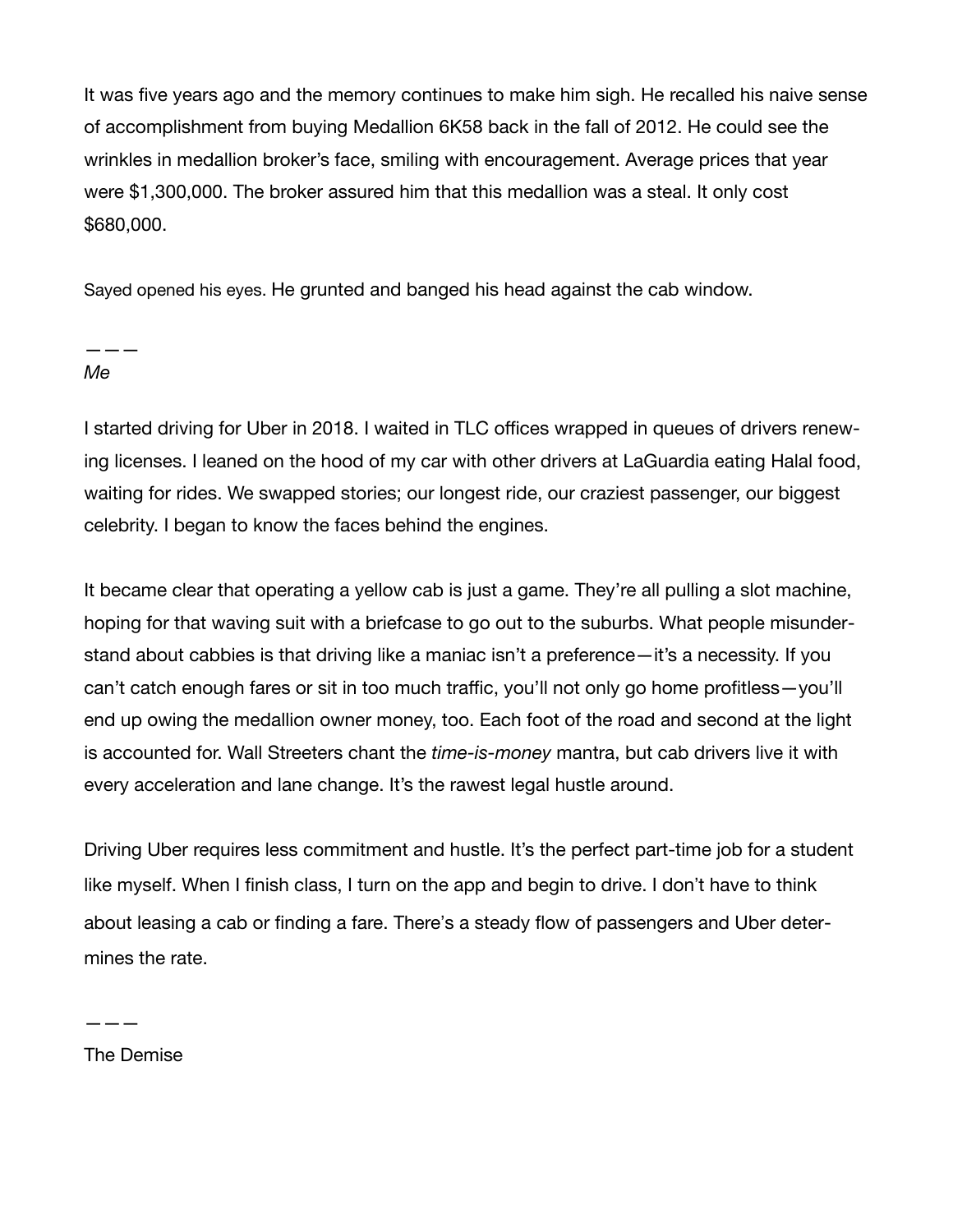Just a few years ago, the mayor and governor welcomed Uber to New York and allowed new ride-share drivers to pick up passengers in the Exclusionary Zone *without* a medallion. The law placed Uber and Lyft in the same legal space as the old phoned-in Lincoln black cars. Ubers became just another "black car," free to pick up anywhere. This was the fatal blow to the taxi industry. When the Exclusionary Zone lost its exclusivity, the King Cab business model went bust.

The upheaval of the taxi system actually worked out pretty well for me. Before Uber, I would have been stuck waiting tables on a restaurant manager's schedule. Now I have an entry-level job with a rare perk: complete autonomy over my hours. It doesn't pay much but it helps me afford my schooling to become something else; it's a means to an end.

## ——— *Sayed and I*

I found myself idling next to the same cab from Church Street. This time I caught his face. It sagged, worn and tired. He wore a wrinkled button-down. His hair was matted. He was lifeless.

I glanced at the 6K58 screwed onto the hood of his cab. Our eyes met through our rain-coated windows. We held a long stare. Ahead were a sea of plates that start with T and end with C: Ubers. I glanced back at the cab. His stare remained steady.

Every game produces losers. Sayed was just another.

The 2019 average medallion price is \$117,000 - just 18% of what Sayed paid in 2012. There's no sign of the value going back up.

I was looking into the eyes of a man that lost everything. A man so underwater, he'll be trapped in that Escape for life. No means. No end.

My phone alerted me that Jennifer had requested a pickup. He watched as I tapped to accept the ride and further erode his life's investment.